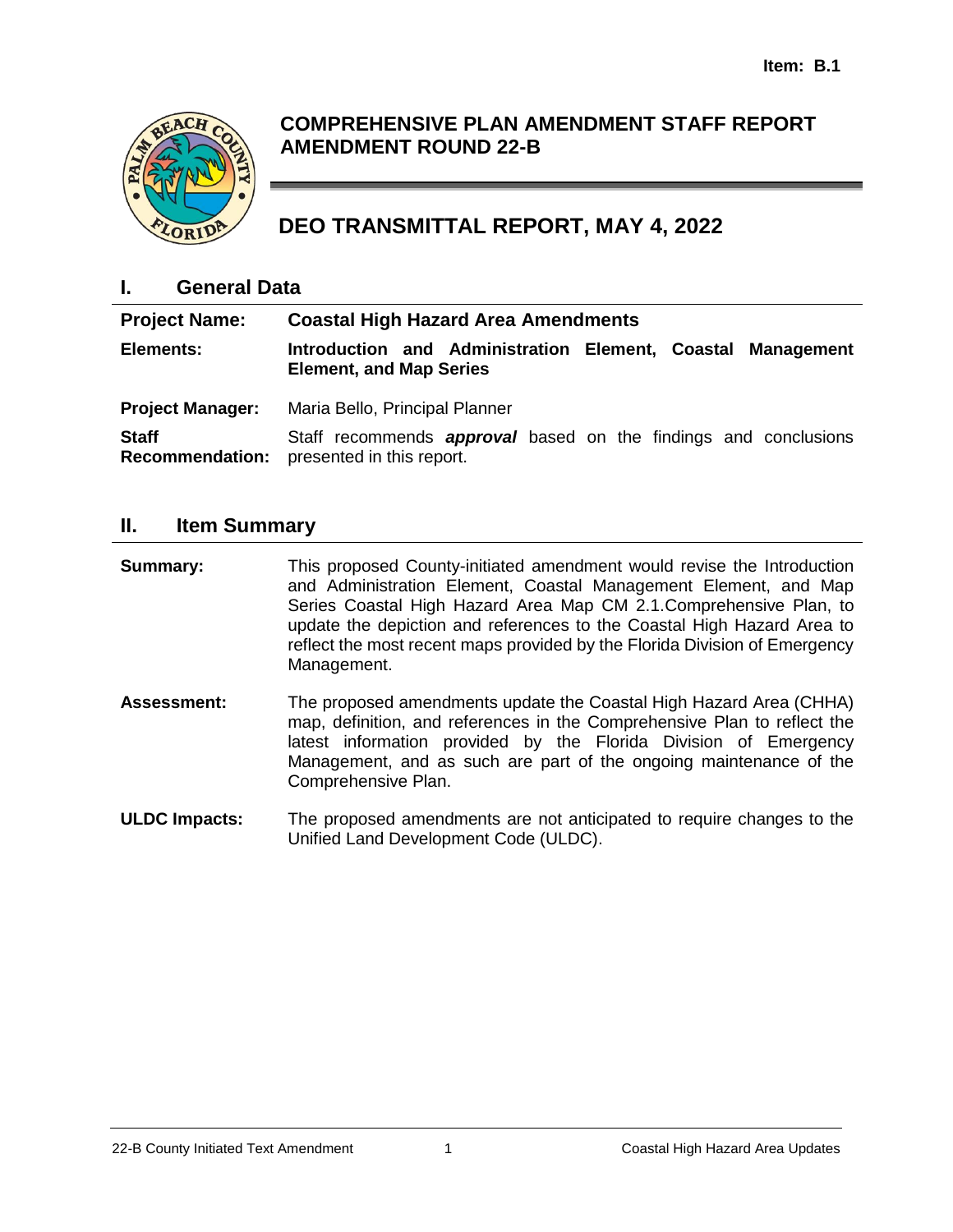### **III. Meeting History**

**Local Planning Agency:** *Approval,* motion by Barbara Roth, seconded by Spencer Siegel, passed in a 12 to 0 vote at the March 11, 2022 public hearing. Under discussion, Commission members asked how these maps correspond with evacuation zones and where to see the location of municipal Coastal High Hazard Areas. Two members of the public including a representative of the Sierra Club Loxahatchee Group stated that the County's coastal areas are at risk and expressed that the CHHA should reflect all hurricane categories.

**Board of County Commissioners Transmittal Public Hearing:** *Transmit*, motion by Vice Mayor Weiss, seconded by Commissioner Sachs, passed in a 7 to 0 vote at the May 4, 2022 public hearing. There was minimal board discussion. One member of the public spoke regarding climate change impacts and support of natural dunes.

#### **State Review Agencies:**

#### **Board of County Commissioners Adoption Public Hearing:**

T:\Planning\AMEND\22-B\Reports-Agendas\3-DEOTranPacket\B-1-CHHA-Rpt.docx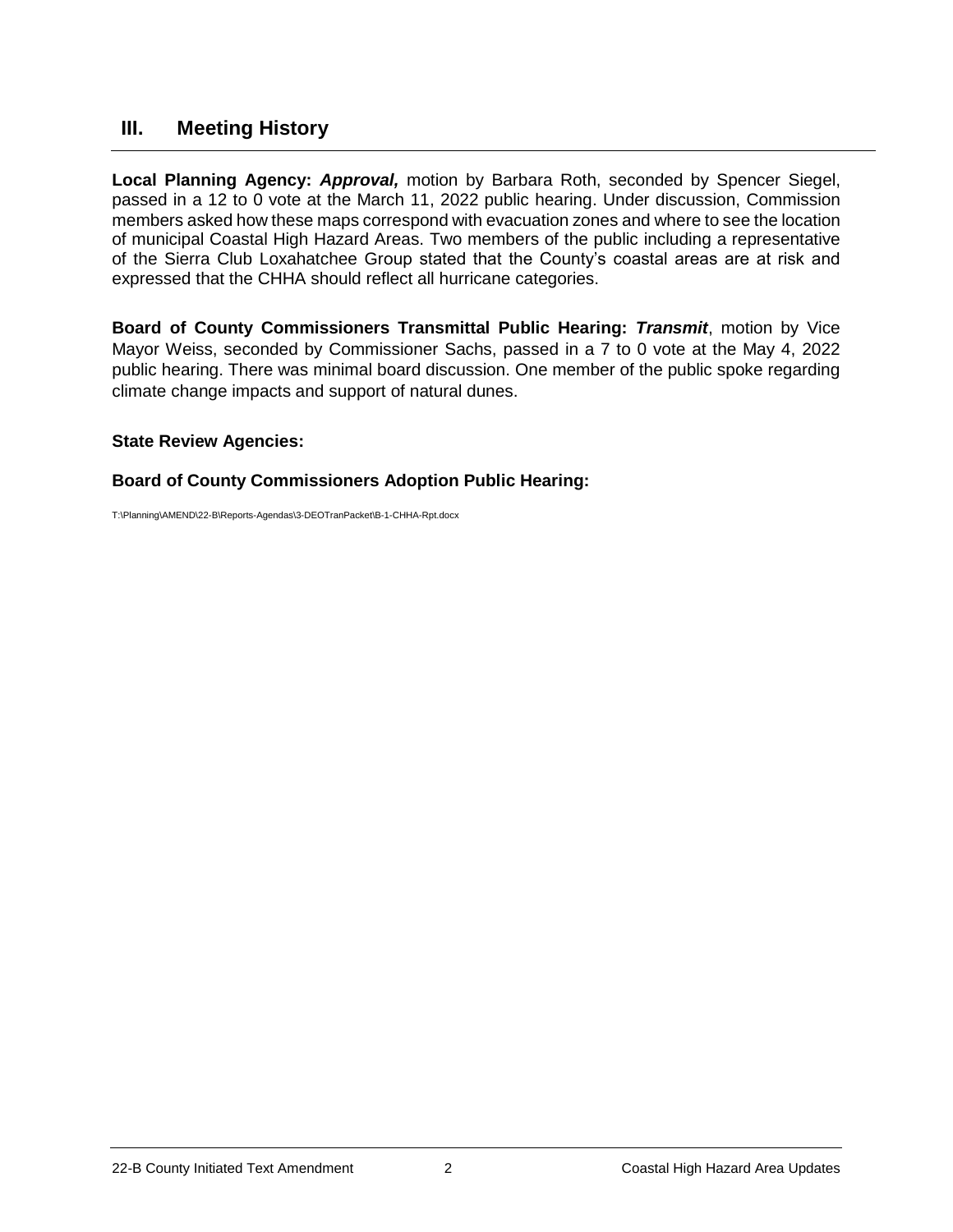### **IV. Intent**

The intent of this amendment is to update the Introduction and Administration Element, Coastal Management Element, and Map Series Coastal High Hazard Area Map CM 2.1, to reflect the most recent maps provided by the Florida Division of Emergency Management. The proposed amendments are detailed in Exhibit 1.

### **V. Background**

Each local government that is required by s[.163.3177\(](http://www.leg.state.fl.us/statutes/index.cfm?App_mode=Display_Statute&Search_String=&URL=0100-0199/0163/Sections/0163.3177.html)6)(g), F.S. to include a Coastal Management Element in its Comprehensive Plan, must also include a designation of the CHHA. The CHHA is defined by s. 163.3178(2)(h), F. S. as follows:

*The coastal high-hazard area is the area below the elevation of the category 1 storm surge line as established by a Sea, Lake, and Overland Surges from Hurricanes (SLOSH) computerized storm surge model.* 

Local governments are required to depict the CHHA on the Future Land Use Map or Map Series, and to address protection of human life, coastal resources, and public expenditures in the Coastal Management Element.

The Palm Beach County Comprehensive Plan depicts the CHHA in the Map Series, Map 2.1, and includes a definition in the Introduction and Administration Element. The same definition is also referenced in the Coastal Management Element. The Palm Beach County Comprehensive Plan also includes policies prohibiting density increases in the CHHA, allowing only for development pursuant to the adopted future land use designation, with no opportunity to increase density through a future land use atlas amendment, or Transfer of Development Rights or Workforce Housing density bonuses.

The CHHA, as incorporated in the Palm Beach County Comprehensive Plan, specifically references the 2009 SLOSH model. This modelling effort has been updated, and a revised map has been provided by the Florida Division of Emergency Management for all local governments affected by the CHHA. The purpose of this amendment is to revise the CHHA map and the CHHA definition and references in the Comprehensive Plan to reflect this update.

### **VI. Data and Analysis Summary**

The updated SLOSH model identifies 1,033 unincorporated area residentially-designated parcels as affected by the CHHA, with a total of 92 acres affected. In comparison to the 2009 model, 196 parcels with a total of two acres of affected area have been added, and 502 parcels, with an affected area totaling 17 acres, have been removed. Some 837 parcels identified as affected through the 2009 SLOSH model remain in the current SLOSH update, but the affected area has been reduced from 124 acres in 2009 to 90 acres in total. Of the 192 that are newly affected, all were determined to have an affected area of 10% or less, and the vast majority have an affected area of 1% or less of the parcel acreage. This is deemed insignificant given the limitations of the mapping used to identify the affected area, and pursuant to Planning Division administrative procedures would not trigger the density limitations of the Comprehensive Plan for these parcels.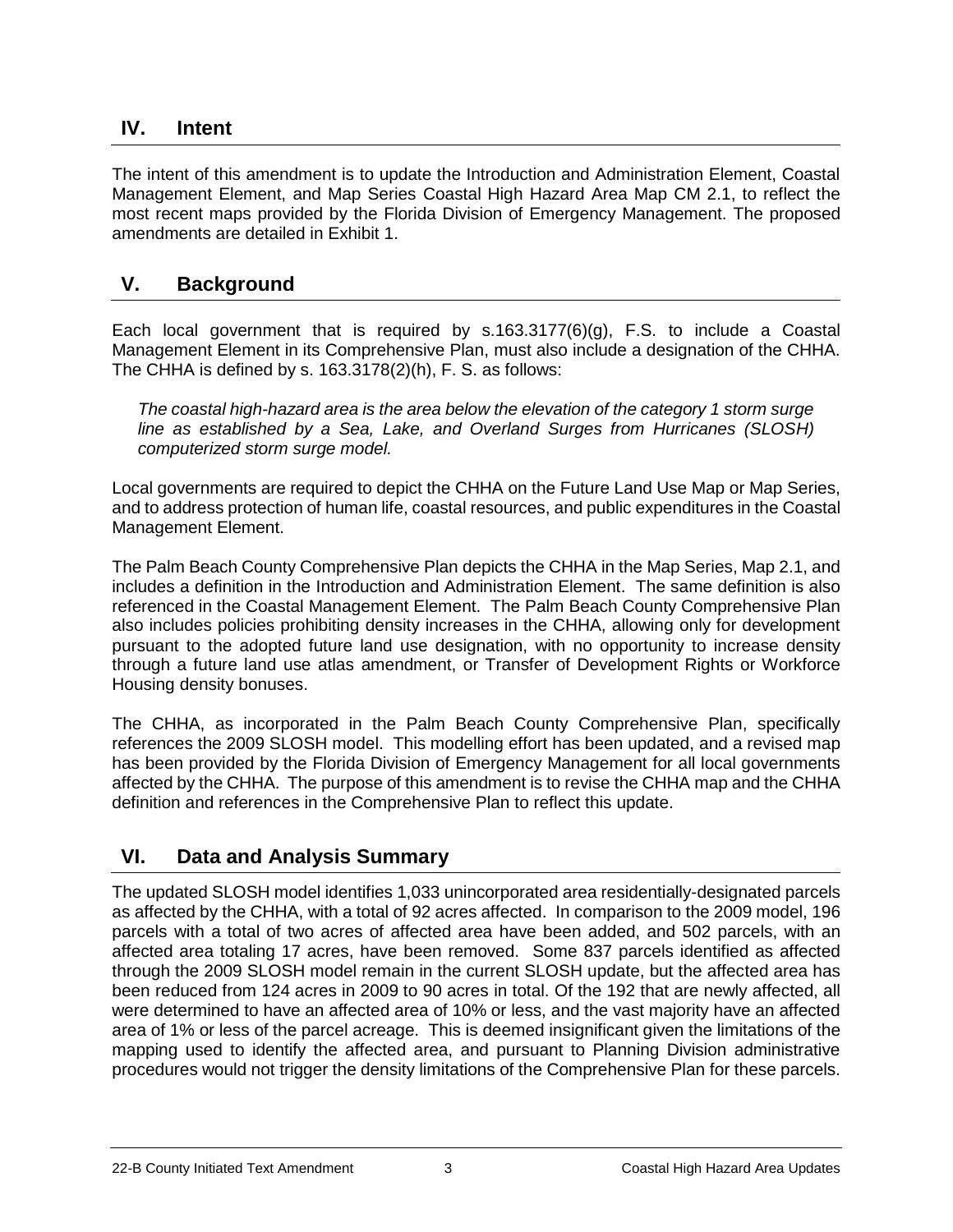## **VII. ULDC Implications**

The proposed amendment is not anticipated to require subsequent changes to the Unified Land Development Code (ULDC).

### **IV. Public and Municipal Review**

**Property-owner notification:** As indicated in the data and analysis, of the 192 parcels newly affected by the CHHA area, all were determined to have an affected area of 10% or less. This is deemed insignificant given the limitations of the mapping used to identify the affected area, and pursuant to Planning Division administrative procedures would not trigger the density limitations of the Comprehensive Plan. As a result, no newly affected property owners require notification regarding the change.

**Intergovernmental Plan Amendment Review Committee (IPARC):** Notification was sent to the County's Intergovernmental Plan Amendment Review Committee (IPARC), a clearing-house for plan amendments, on February 18, 2022. At the time of the printing of this report, no calls or written requests for information or objections to the amendment had been received.

### **VIII. Assessment and Conclusions**

The proposed amendments update the Coastal High Hazard Area (CHHA) map, definition, and references in the Comprehensive Plan to reflect the latest information provided by the Florida Division of Emergency Management, and as such are part of the ongoing maintenance of the Comprehensive Plan.

#### **Attachments**

Exhibit 1 – Proposed revisions in strike out and underline format E-1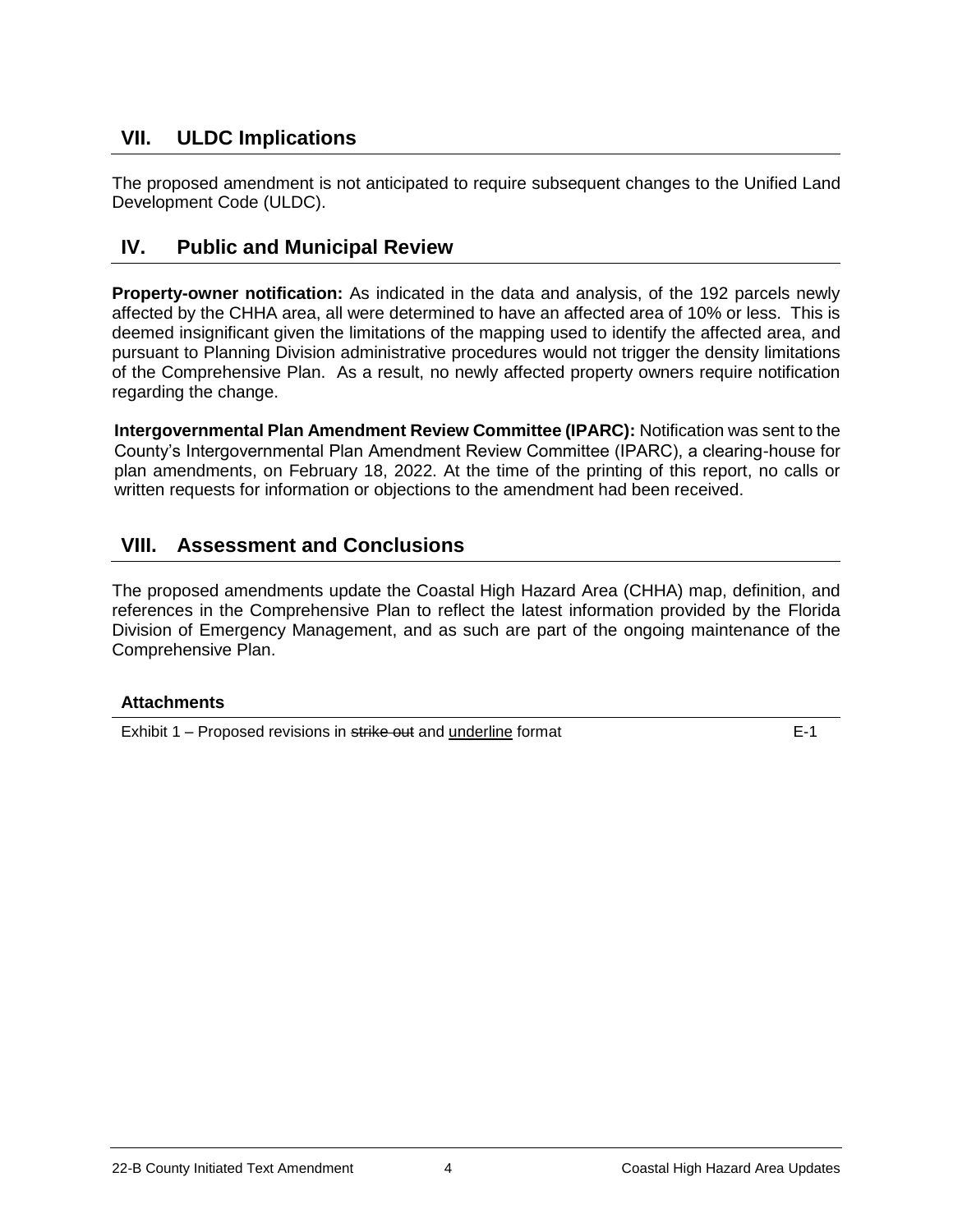#### **A. Introduction and Administration Element,** Coastal High Hazard Area Definition

**REVISIONS:** To revise the Coastal High Hazard Area definition. The added text is underlined, and the deleted text struck out.

*COASTAL HIGH HAZARD AREA - Pursuant to Section 163.3178(2)(h), Florida Statutes, the area below the elevation of the category 1 storm surge line as established by the 2009 2017 Sea, Lake, and Overland Surges from Hurricanes (SLOSH) computerized storm surge model, as depicted on the Coastal High Hazard Area Map, CM 2.1, in the Map Series.* 

#### **B. Coastal Management Element, SLOSH Model Reference**

**REVISIONS:** To revise reference to the Coastal High Hazard Area SLOSH Model. The added text is underlined, and the deleted text struck out.

#### *2. Coastal Development and Emergency Management*

*Florida is located in a hurricane-vulnerable area. A number of tropical storms and hurricanes have affected the South Florida region in the past, indicating a need to identify vulnerable areas, establish policies concerning pre-disaster planning and management, and plan for post-disaster redevelopment.* 

*…(omitted for brevity)…*

*In order to provide for the health, safety, and welfare of its citizens, the County developed the Post-Disaster Redevelopment Plan in June 1996. The plan ensures that sound preand post-disaster redevelopment policies are developed to reduce loss of life and protect property. Pursuant to Section 163.3178(2)(h), Florida Statutes, Palm Beach County's Coastal High-Hazard Area (CHHA) is the area below the elevation of the category 1 storm surge line as established by the 2017 2009 Sea, Lake, and Overland Surges from Hurricanes (SLOSH) computerized storm surge model, as depicted on the Coastal High Hazard Area Map, CM 2.1, in the Map Series. It is anticipated that the number and value of structures located within the CHHA will continue to increase and will continue to be at risk.*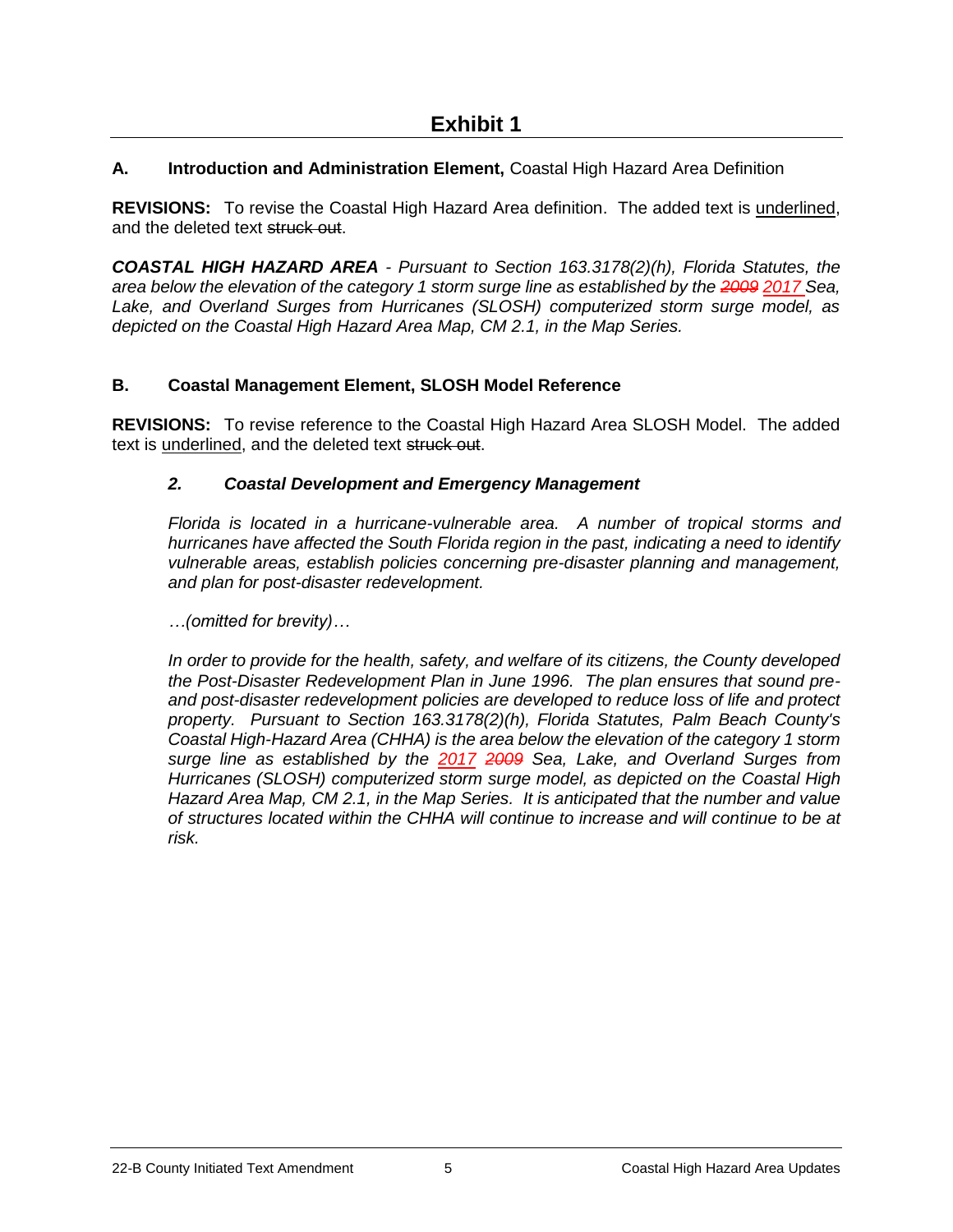#### **C. Comprehensive Plan Map Series Update, Map 2.1, Coastal High Hazard Area**

**REVISIONS:** To replace the existing map with the updated map to reflect the most recent updates available from the Florida Division of Emergency Management. **Map to be deleted**.